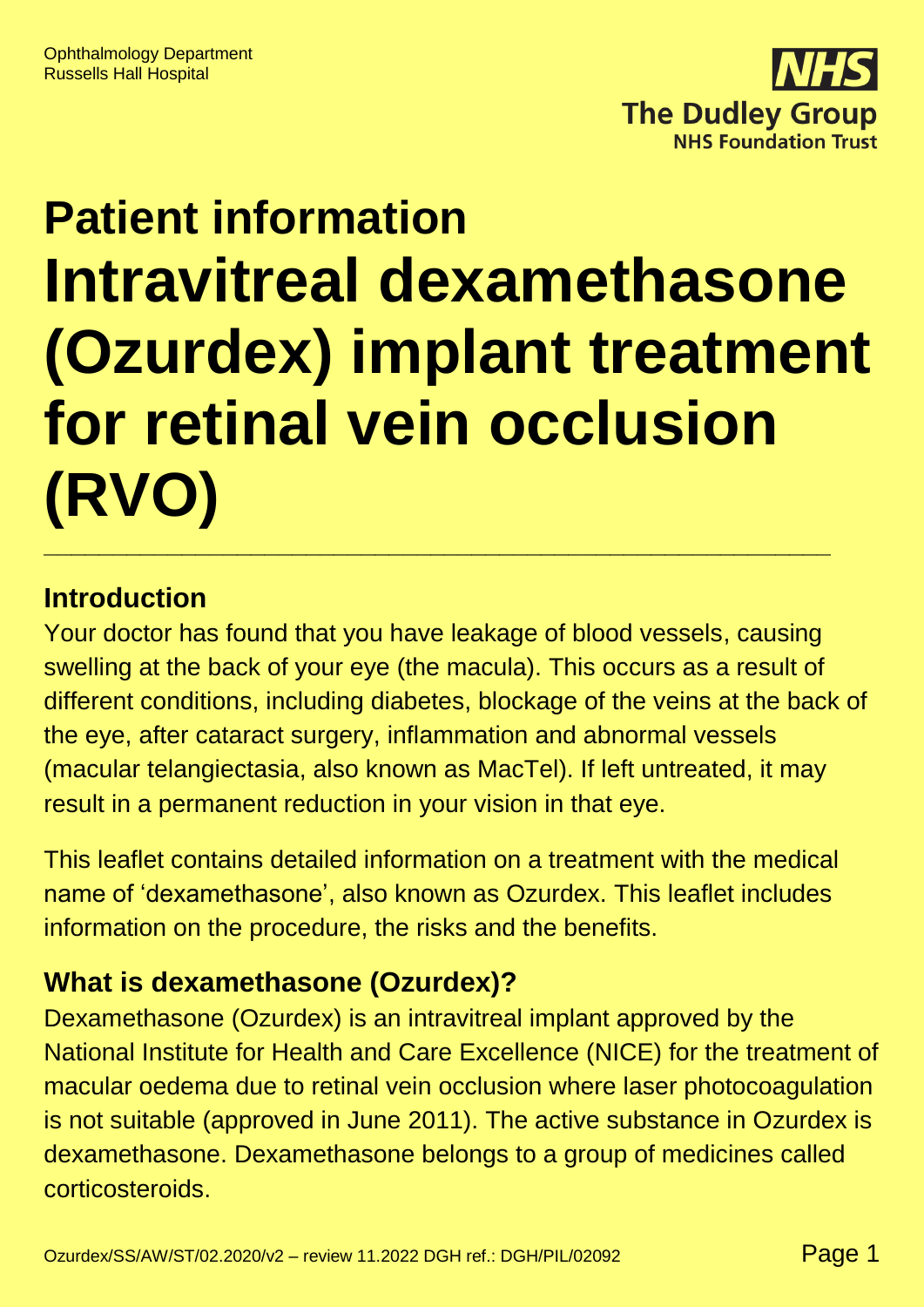This implant is injected into the jelly (vitreous) portion of the eye. The implant then slowly dissolves, releasing dexamethasone which blocks chemical pathways that lead to inflammation, leakage from the retinal blood vessels and oedema. By reducing the swelling in the macula, it may help reverse some vision loss that may be caused by a retinal vein occlusion.



Figure 1 shows the side image of an eye (image courtesy of NHS Choices)

In your case, the swelling at the macula is due to a retinal vein occlusion. To reduce this swelling, you need to be started on eye injections. They work by penetrating into the nerve layer at the back of the eye (the retina). The macula is the most important part of the retina which is responsible for central vision. Over time, the injections close up the leaking blood vessels affecting the macula, which should reduce the swelling in the macula, and hopefully improve your vision.

The injection can be repeated again after four months, with up to six injections for central retinal vein occlusion and five injections for branch retinal vein occlusion.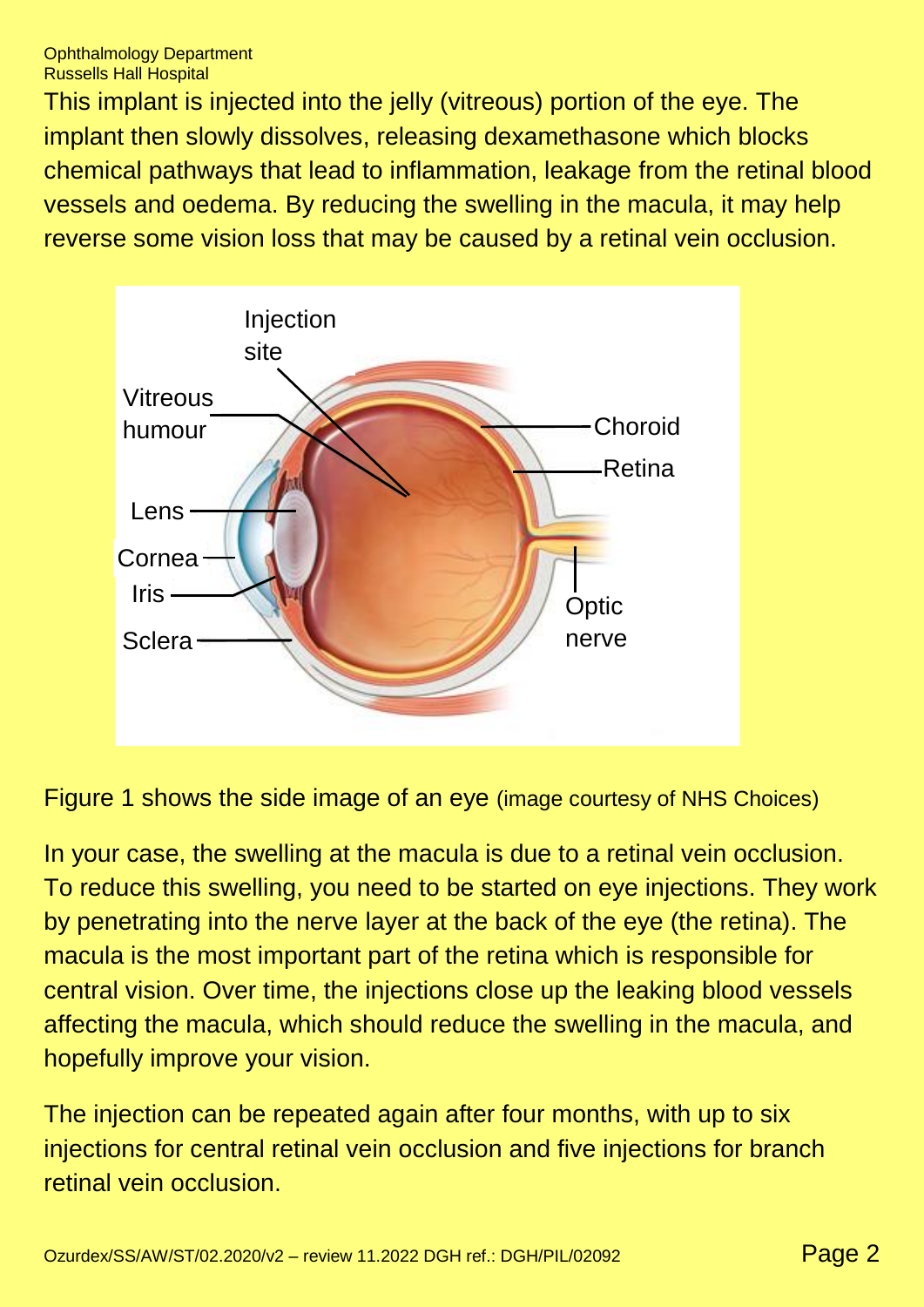#### **Will my vision improve?**

This implant has been proven effective in large clinical trials. The effectiveness and safety of OZURDEX® intravitreal implants has been studied in 853 patients who had either branch or central retinal vein occlusions. Results showed that 20 per cent to 30 per cent of patients who received OZURDEX<sup>®</sup> gained three lines of vision on the eye chart within one to two months. Once vision had improved, the improvement lasted for one to three months.

# **What are the benefits of the implant?**

The benefits of the treatment are:

- It should reduce inflammation and swelling in the macula of your eye.
- It can also help improve vision and prevent further damage.

# **What are the risks of having the injection?**

You need to know about the possible side effects (figures from research appears below):

- 25 per cent (25 in 100) of patients may experience an increase in intraocular pressure as a result of the injection, and this is more likely if you have high intraocular pressure before the injection.
- 20 per cent (20 in 100) of patients may develop a conjunctival haemorrhage.
- Seven per cent (seven in 100) may develop eye pain.
- Four per cent (four in 100) of patients may develop a new cataract or experience worsening of an existing cataract within 12 months of the injection.
- Very few patients, less than half a per cent (one in 200), have either eye infections or retinal detachment as a result of the injection.

Some of these complications can lead to blindness. Additional medications or procedures (including surgery) may be needed to treat these complications.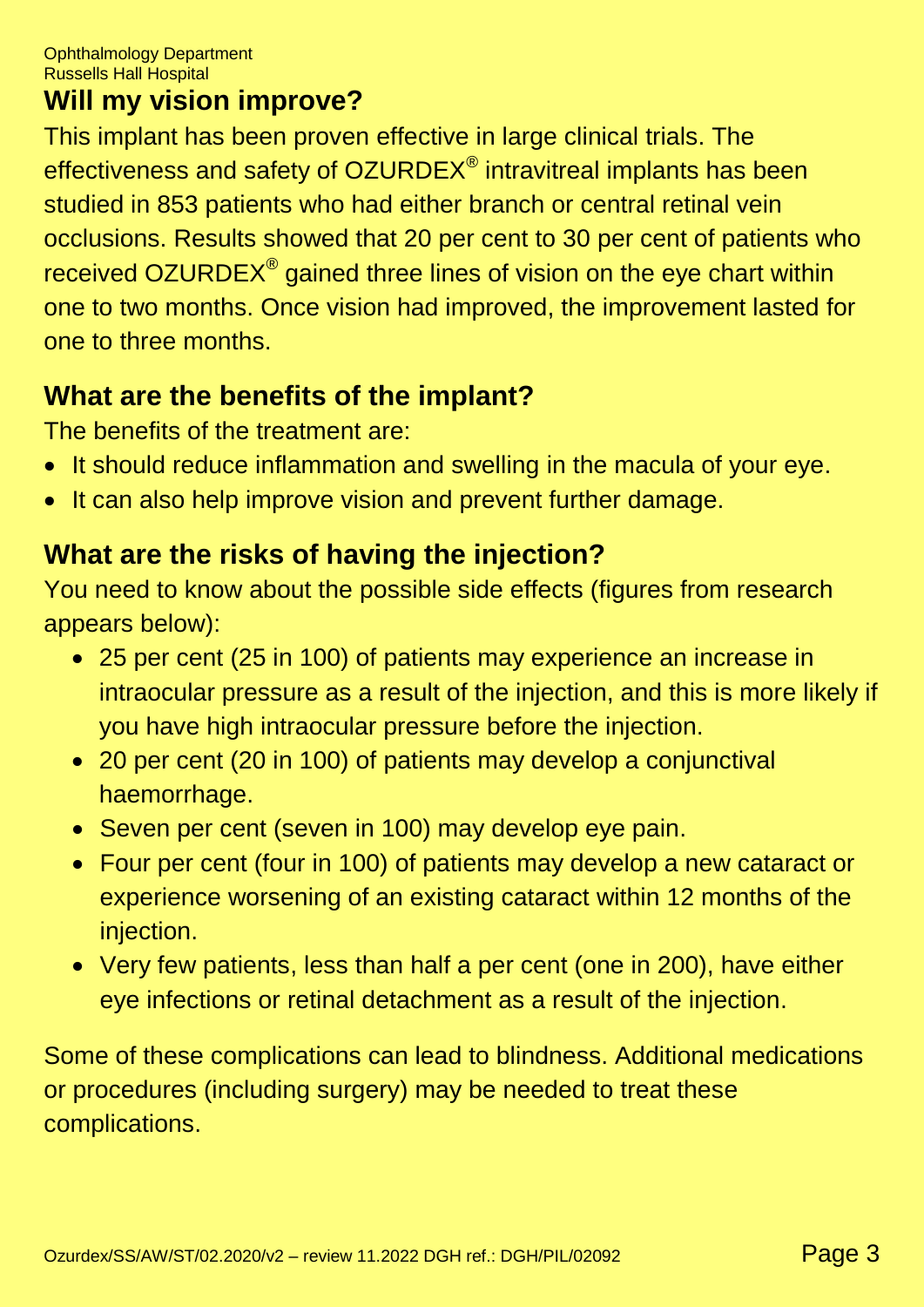Ophthalmology Department Russells Hall Hospital

Other less serious side effects include floaters in your vision, damage to the retina or cornea (structures of the eye), a headache, inflammation of the eye and bleeding. Again, additional medications or procedures may be required to treat these side effects.

#### **Other possible limitations**

The goal of the treatment is to prevent any further loss of vision. Although some patients have regained vision, the medication may not restore vision that has already been lost, and may not ultimately prevent further loss of vision caused by your disease.

#### **What are the alternatives?**

Your doctor will be happy to discuss alternative treatments, although these may not be as effective in controlling your condition, or they may have more serious side effects than the Ozurdex implant.

Alternatives include laser treatment (which may have already been given) and another type of injection called anti-vascular endothelial growth factor (anti-VEGF) therapy, Ranibizumab (Lucentis) or Aflibercept (Eylea).

# **What happens before the treatment?**

Please take your usual medication and eye drops on the day of your injection appointment. Before your injection, you will be given a tablet and eye drops to lower your eye pressure. If you want, you can take paracetamol tablets on the morning of the injection, if you can take them (always read the label; do not exceed the recommended dose).

# **What happens during the treatment?**

You should not feel any pain during the eye injections, since your eye is numbed with anaesthetic drops prior to the injections. You may feel some pressure on your eye. You will not need to stay in hospital.

#### **What happens after the treatment?**

Most patients will not have any eye drops after the injection, however a small number of patients may be given antibiotic drops for five days after the treatment. Your doctor will discuss this with you.

Ozurdex/SS/AW/ST/02.2020/v2 – review 11.2022 DGH ref.: DGH/PIL/02092 Page 4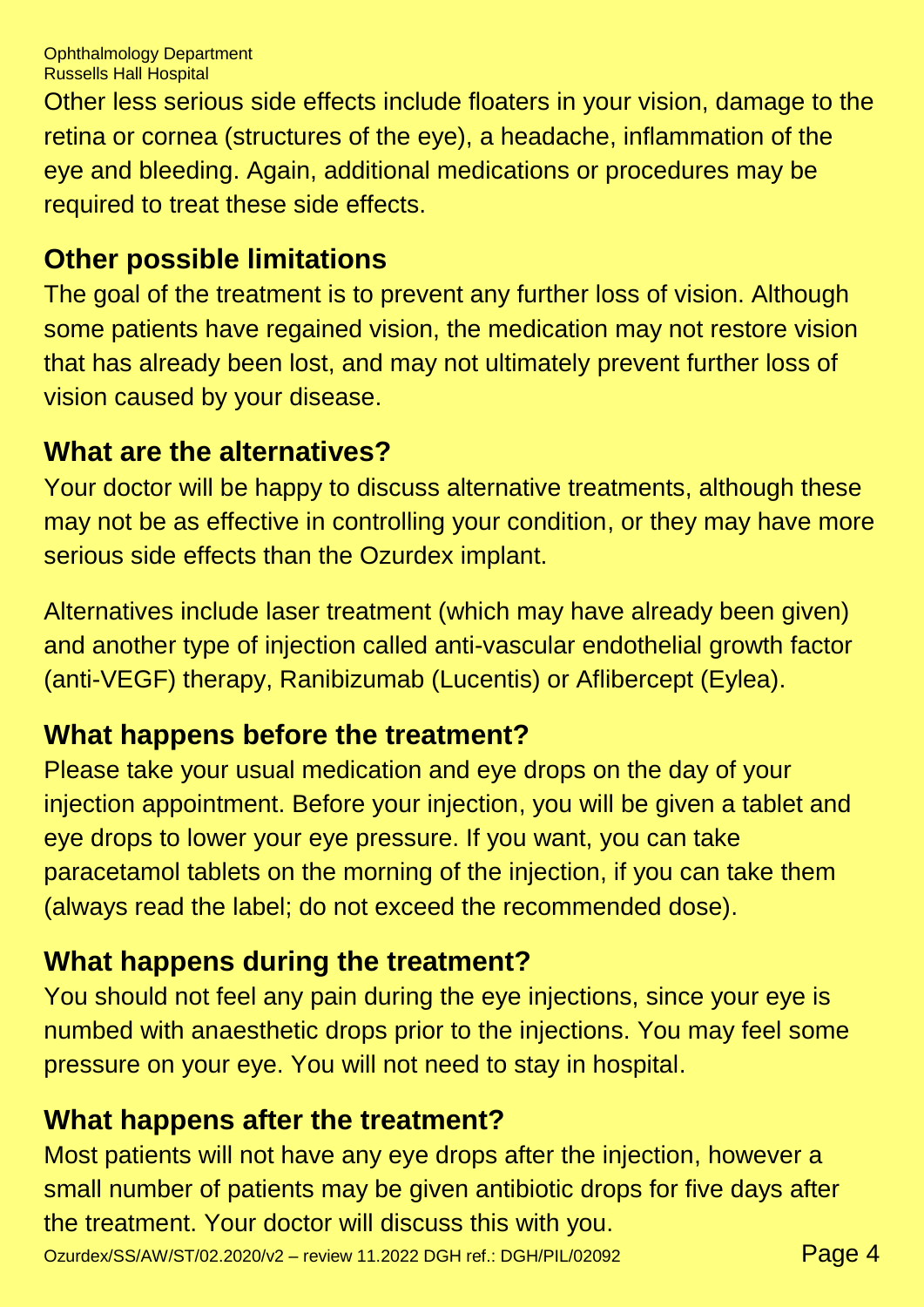You can take a couple of paracetamol tablets (500mg) on the morning of the injection or afterwards (if not allergic) if necessary.

Please continue to take any other eye drops that you already use (such as, for glaucoma). After the injection, the eye will be covered by an eye shield to prevent corneal scratch / abrasion. Please keep the shield on the eye until the next morning.

# **Is there any reason why I cannot have the implant?**

- The implant cannot be given to people who have glaucoma or significant increased eye pressure.
- It will not be used if you have an infection or inflammation in or around the surrounding tissues of the eye.
- Additional support maybe needed for patients who may find local anaesthetic difficult to tolerate due to cognitive impairment. In this case, alternative solutions will be discussed with the patient and those who support them.

# **Advice after eye injections What should I expect after the injection?**

Your eye may feel painful for 24 to 48 hours. If necessary, you can take painkillers such as paracetamol or ibuprofen if you can take them (always read the label; do not exceed the recommended dose). If the eye becomes significantly red and painful with reduced vision, contact the **Urgent Referral team** immediately on **01384 456111 ext. 3633.**

It is best to avoid products containing aspirin. However, if you take regular soluble aspirin (75mg), you can continue to take it as advised by your GP.

If you have bruising on or around the eye, this should fade gradually over the next couple of weeks.

At times, a tiny air bubble can be introduced into the eye during the injection.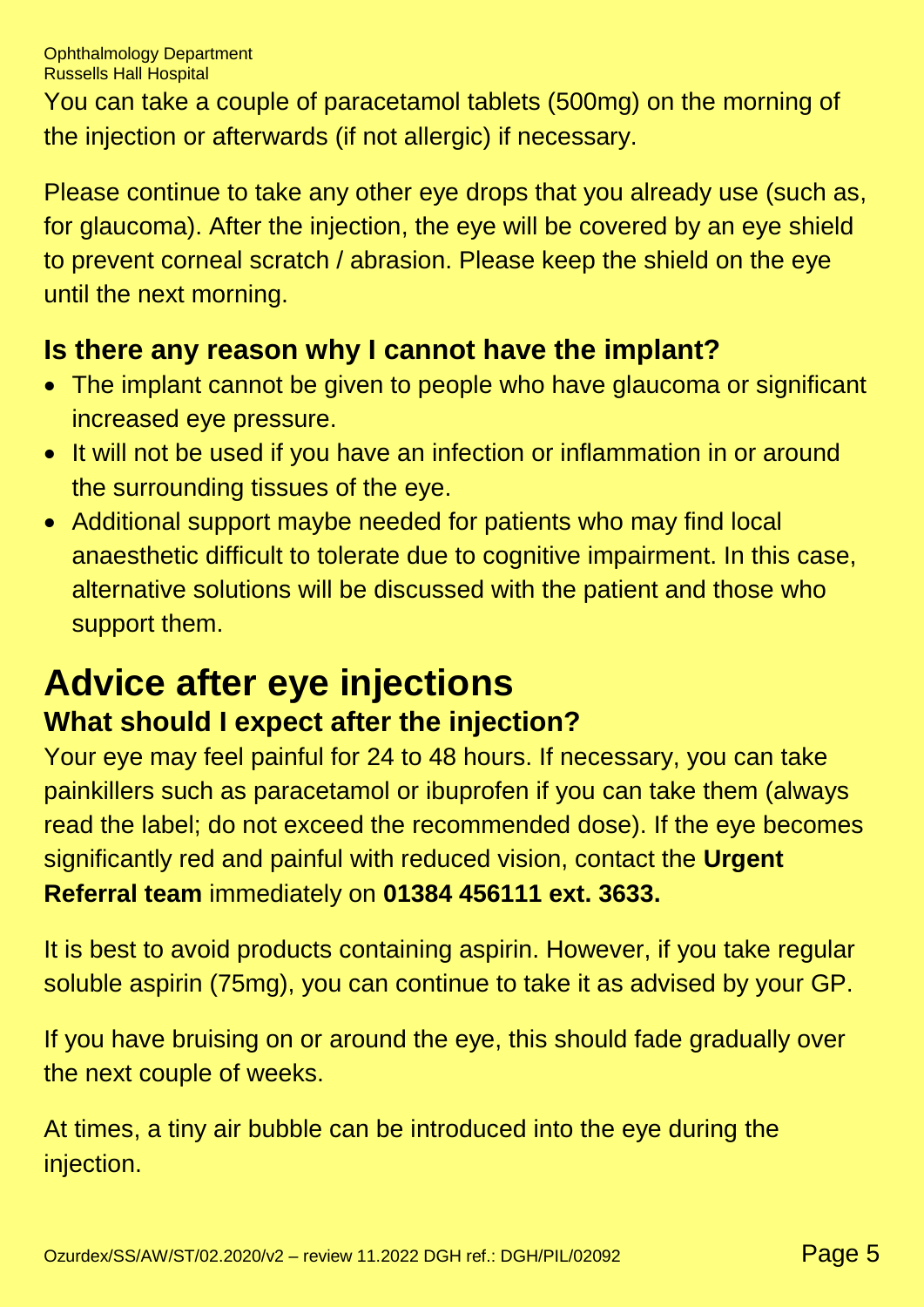Ophthalmology Department Russells Hall Hospital

This appears as a round, dark floater in the centre of your vision the day after the injection. Do not be alarmed, as this will get smaller and should disappear within 48 hours.

Rarely, the surface of the eye can get scratched during the injection process. This can cause sharp, sudden pain three to six hours after the injection. If this happens, it is easy to treat, so please get in touch with the **Urgent Referral team** at Russells Hall Hospital Eye Clinic on **01384 456111 ext. 3633** (9am to 4.30pm, Monday to Friday).

#### **What do I need to do?**

If you have an eye pad to prevent the cornea from being scratched or damaged, you can gently remove this the next morning. The eye pad may be slightly bloodstained, but this is nothing to worry about.

You can clean your eye the morning after your injection with cool, boiled water and a small piece of cotton wool or lint. Close your eye first, and then gently wipe from the inner corner of the eye to the outer corner of the eye, using a fresh piece of cotton wool or lint each time and for each eye.

If you were prescribed antibiotic drops, continue to use them at home for five days. If you have been prescribed glaucoma eye drops, you should use them on the morning of the injection, but not after the injection for the rest of that day. The next day you should start your glaucoma eye drops again using a new bottle.

# **What if I have any problems or questions after reading this leaflet?**

Please contact the **Urgent Referral Clinic** team at Russells Hall Hospital Eye Clinic on **01384 456111 ext. 3633** (9am to 4.30pm, Monday to Friday).

# **Eye emergency, out of hours**

In case of an eye emergency after the closing hours of the Eye Clinic at Russells Hall Hospital (including weekends and bank holidays), please contact: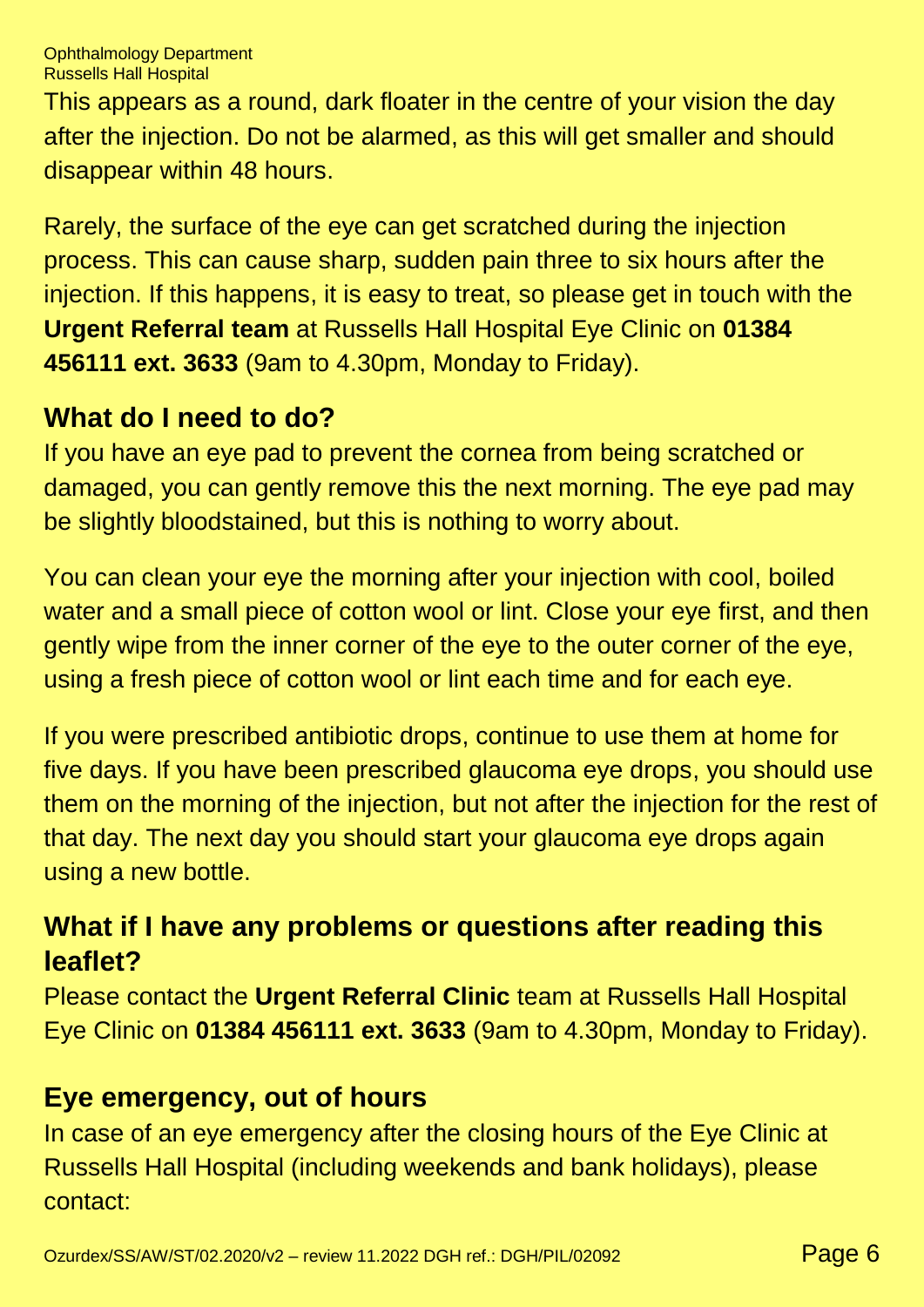Ophthalmology Department Russells Hall Hospital

#### **Birmingham and Midland Eye Centre on 0121 507 6780**

The doctor on call is usually based at the Eye Centre, City Hospital, Dudley Road, Birmingham. They may need to call you back, and if necessary, they will arrange for you to visit them.

#### **References:**

Randomized, sham-controlled trial of dexamethasone intravitreal implant in patients with macular edema due to retinal vein occlusion. Ophthalmology 2010;117:1134-46.

[http://publications.nice.org.uk/dexamethasone-intravitreal-implant-for-the](http://publications.nice.org.uk/dexamethasone-intravitreal-implant-for-the-treatment-of-macular-oedema-secondary-to-retinal-vein-ta229/guidance)[treatment-of-macular-oedema-secondary-to-retinal-vein-ta229/guidance](http://publications.nice.org.uk/dexamethasone-intravitreal-implant-for-the-treatment-of-macular-oedema-secondary-to-retinal-vein-ta229/guidance)

**Note:** The information in this booklet is provided for information only. The information found is **not** a substitute for professional medical advice or care by a qualified doctor or other health care professional. **Always** check with your doctor if you have any concerns about your condition or treatment. This is only indicative and general information for the procedure. Individual experiences may vary and all the points may not apply to all patients at all times. Please discuss your individual circumstances with your eye doctor.

# **Author: Mr S Shafquat FRCS, FRCOphth. Consultant ophthalmologist Retina lead**

This leaflet can be downloaded or printed from <http://dgft.nhs.uk/services-and-wards/ophthalmology/>